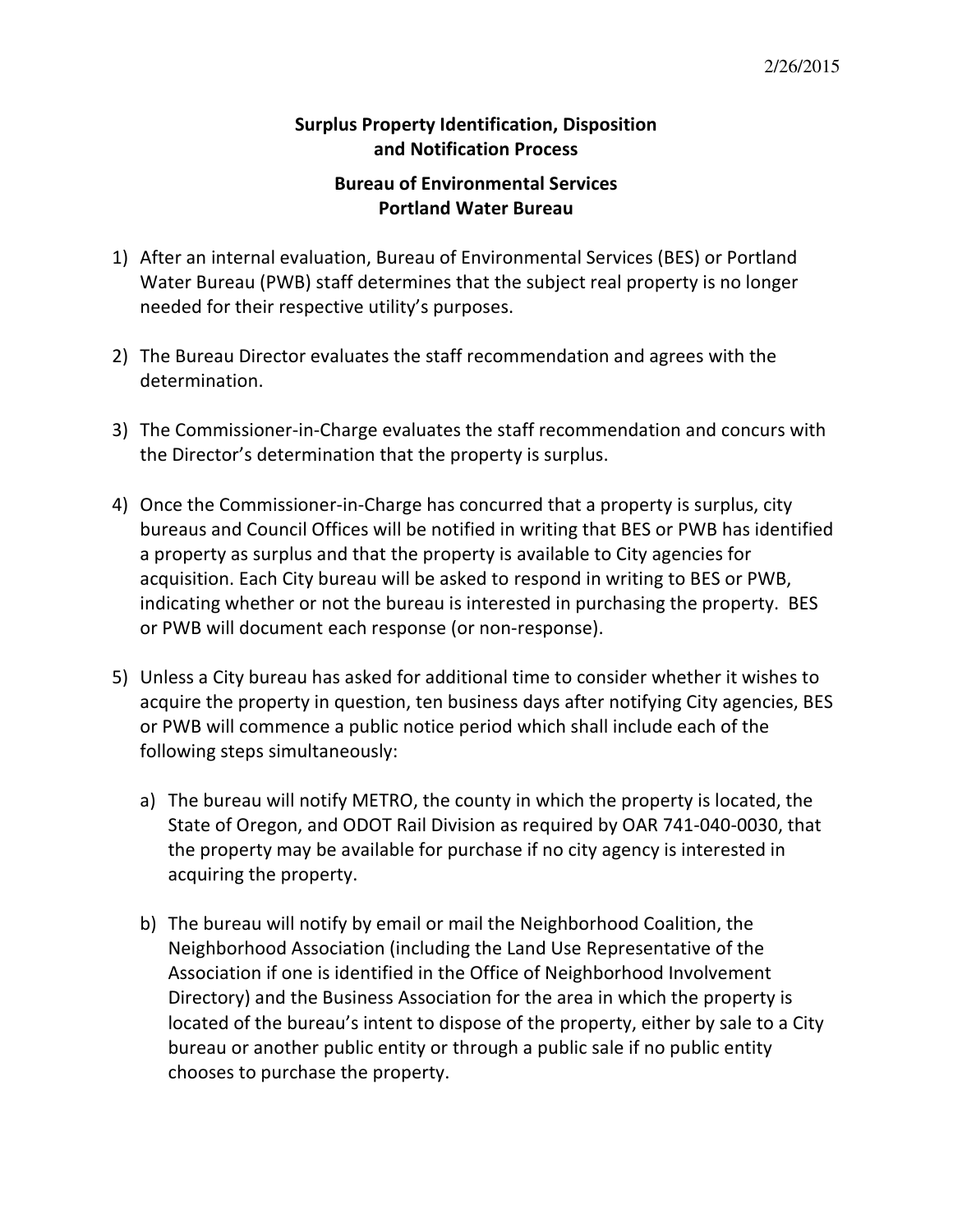- c) The bureau will list the property as surplus on its website on a *Surplus Property* web page that will be updated as appropriate. It shall include information such as why the property is no longer needed by BES or PWB, the current status of the property (e.g., offered to other agencies or for sale); the property's size and proposed asking price; a description of any infrastructure on the site; any appraisals conducted on the property, and a potential sale date if a public agency has indicated a desire to purchase the property. Contact information for the bureau's Property Manager or his or her designee will also be listed.
- d) The bureau will place an informational sign on the property in a reasonably visible location. The sign shall notify the public that the property has been identified as surplus and is available for acquisition and that it will be listed for sale to the public if not acquired by a public agency. The sign will be posted for a minimum of 45 days; however, a neighborhood association may request the sign be posted up to an additional 45 days. Contact information for the bureau's Surplus Property web page will be listed.
- e) A printed public notice (advertisement) will be placed in at least one community newspaper that reaches residents in the area in which the property is located no later than 30 days after the sign is posted.
- 6) If, after the informational sign has been posted for 45 days (or longer if requested by a neighborhood association as provided above), no public agency has expressed interest in acquiring the property, the bureau will prepare a non-emergency Ordinance to be placed on the Regular Council Agenda. The Ordinance will ask Council to declare the property surplus and authorize the bureau to proceed with a public sale. The ordinance will provide the following information:
	- a) A description of the property or interest to be sold;
	- b) The reasons the City Council considers it necessary or convenient to dispose of the property;
	- c) The nature and general terms of the proposed sale; and
	- d) An appraisal or other evidence of the market value of the property.
- 7) Upon the effective date of a Council ordinance authorizing sale, the bureau may proceed to sell the property, with or without a real estate agent, for an asking price determined to be reasonable by the Bureau's Property Manager, taking into account,